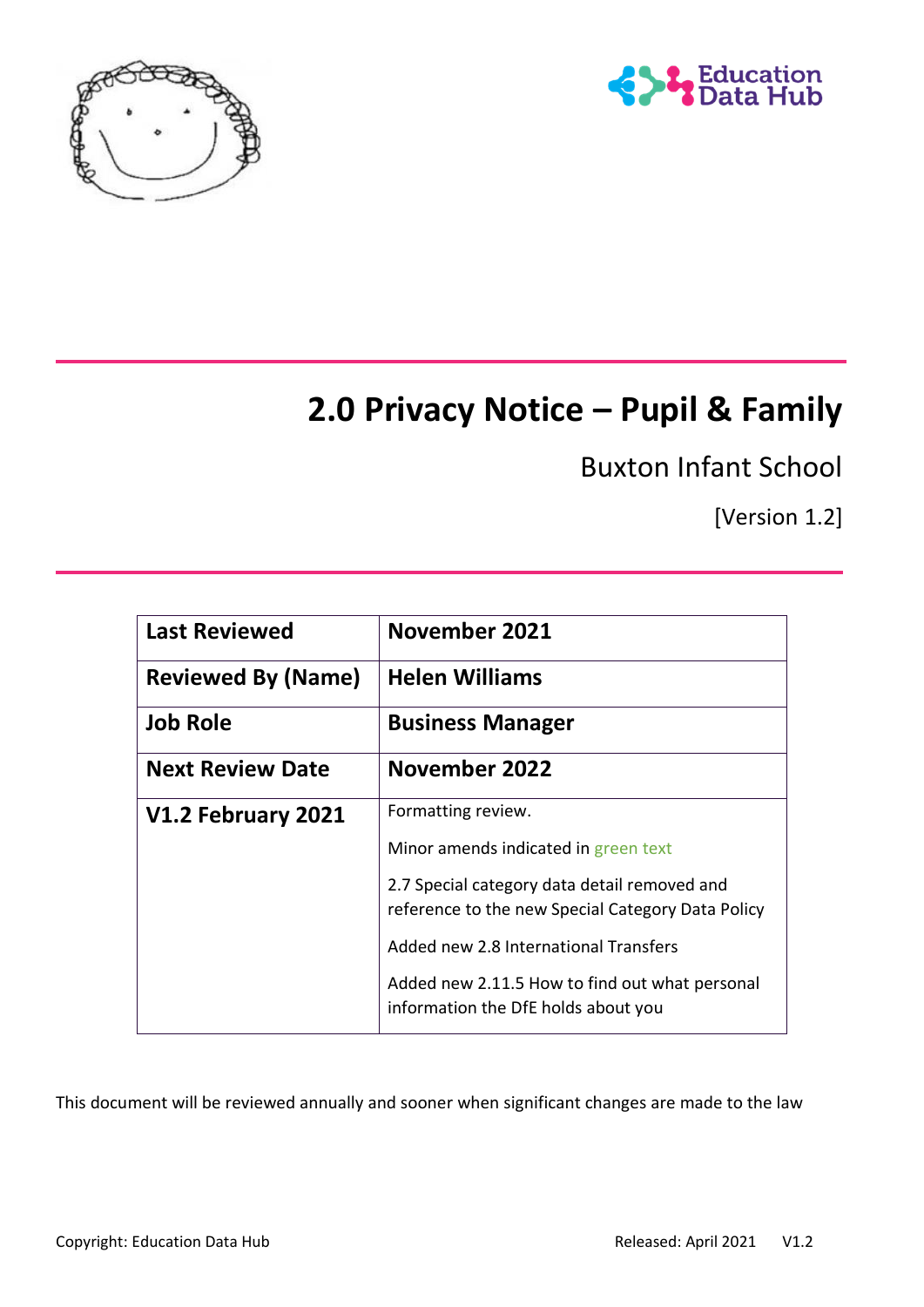### Contents

| 2.11.1 |  |
|--------|--|
|        |  |
|        |  |
|        |  |
|        |  |
|        |  |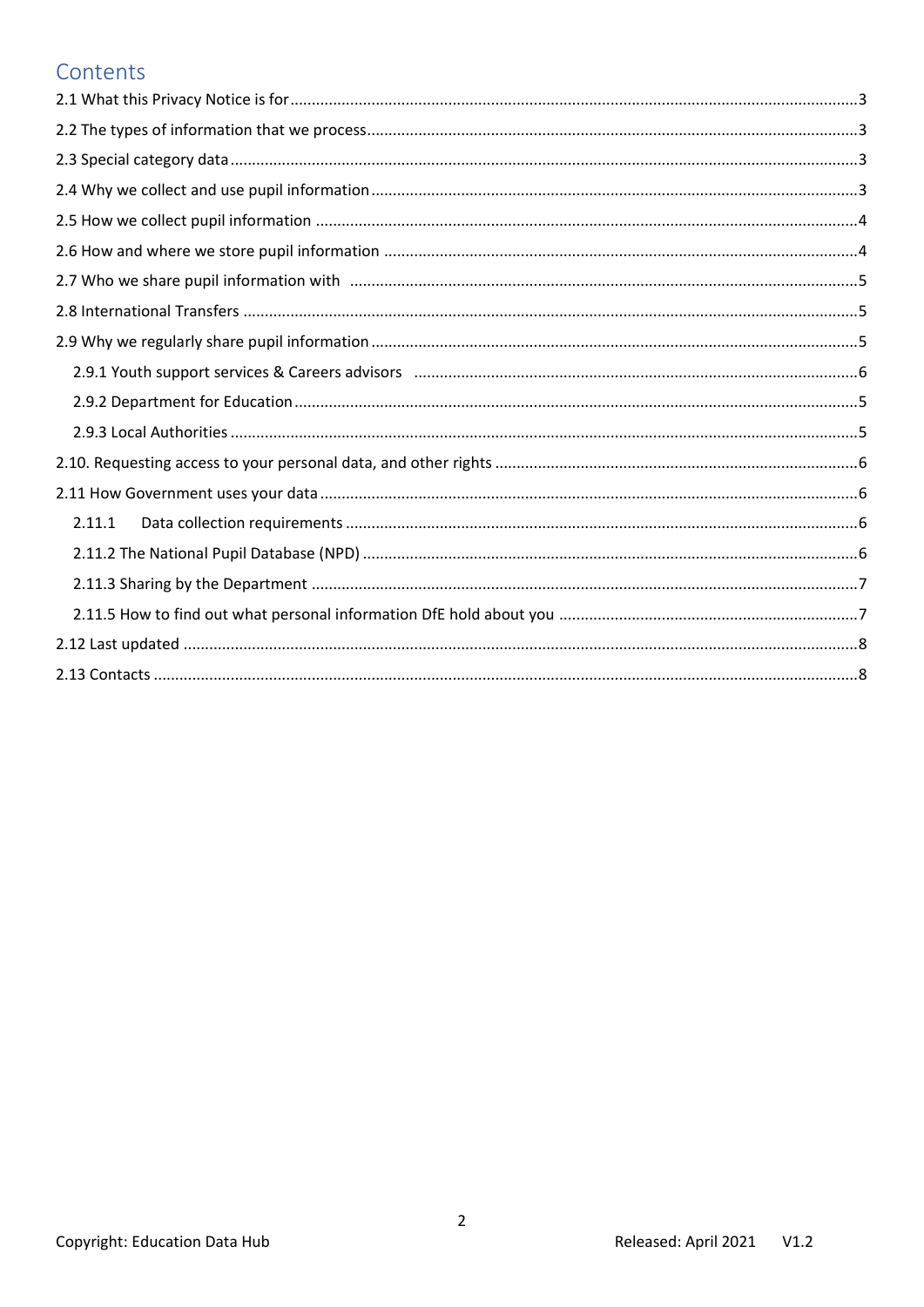# <span id="page-2-0"></span>2.1 What this Privacy Notice is for

Buxton Infant School collect, hold, use and share information about our pupils and their families. This is known as "personal data" and you have rights around that data, including knowing how and why we are processing the data. "Processing" data means from collecting, storing, using, sharing and disposing of it.

# <span id="page-2-1"></span>2.2 The types of information that we process

- personal information that identifies you, and your contact details. This includes name, date of birth, unique pupil number, photographs, contact details and address
- attendance (such as sessions attended, number of absences, absence reasons and any previous schools attended)
- behavioural information (such as exclusions and any relevant alternative provision put in place)
- assessment and attainment (such as National curriculum assessment results e.g. phonics screening, Key Stage 1 results and student performance at different data collections and any relevant results)
- Extra-curricular and enrichment participation
- CCTV data

# <span id="page-2-2"></span>2.3 Special category data

- characteristics (such as ethnicity, language, and free school meal eligibility)
- safeguarding information (such as court orders and professional involvement)
- special educational needs (including the needs and ranking)
- medical information (such as Doctor's information, child health, dental health, allergies, medication and dietary requirements)
- Funding (Free school meal, Pupil Premium, ESA, High Needs Funding and Catch Up Funding)

# <span id="page-2-3"></span>2.4 Why we collect and use pupil information

We collect and use pupil information, for the following purposes:

- to support pupil learning
- to monitor and report on pupil attainment progress
- to provide appropriate pastoral care
- to assess the quality of our services
- to keep children safe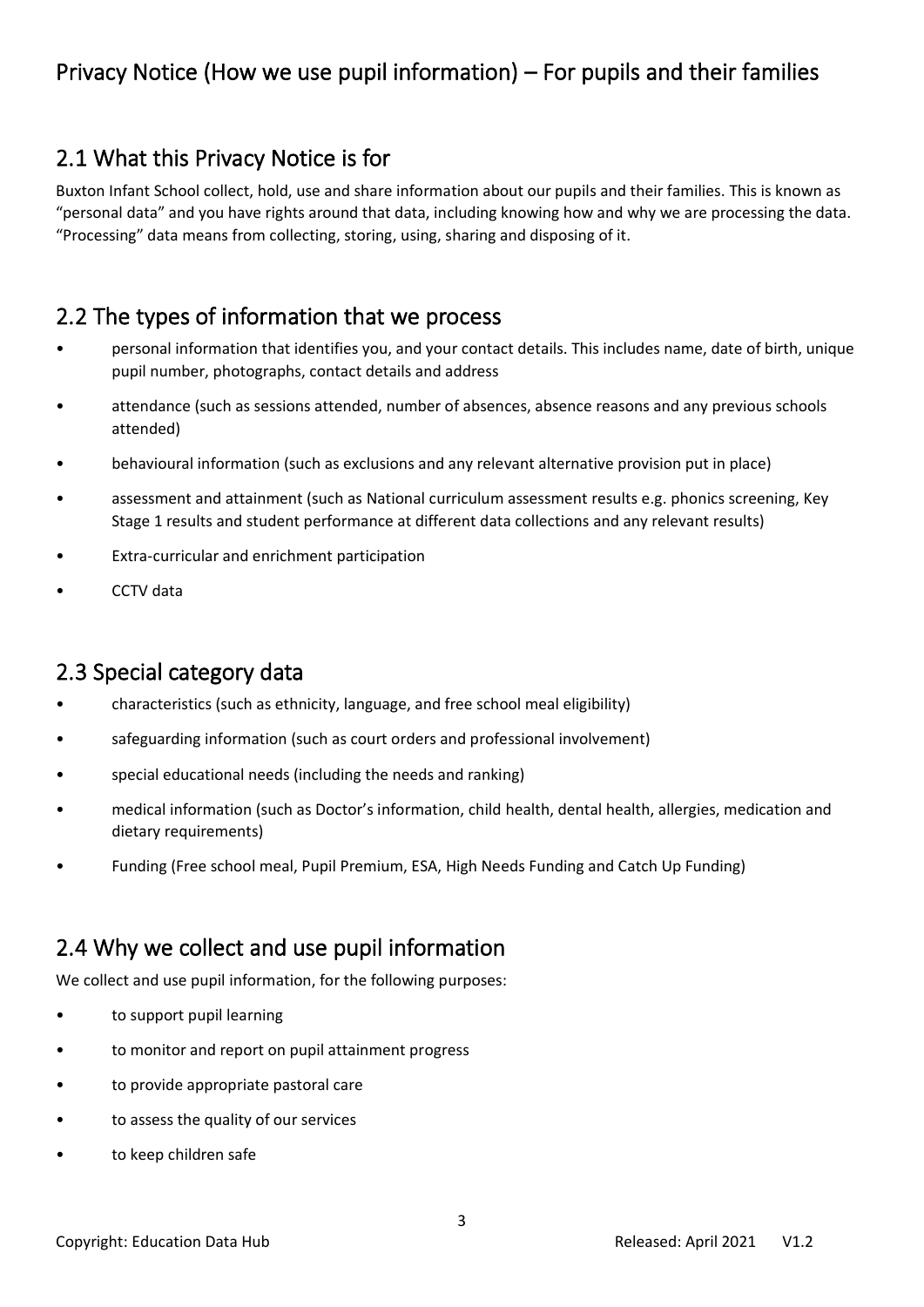- photographic images for identification purposes (safeguarding), and celebration purposes (to record work, classes and school events)
- to meet the statutory duties placed upon us by the Department for Education
- to comply with the law regarding data sharing
- for site security
- protect public monies against fraud
- to streamline systems

Under the General Data Protection Regulation (GDPR), the lawful bases we rely on for processing pupil information are:

- Article 6(a) Consent (for any processing which does not fall into the bases detail within this section below)
- Article 6(c) Compliance and Legal Obligation

as set out in the Education Act 1996 (as amended). We are required to share information about our pupils with the (DfE) under regulation 3 of The Education (Information About Individual Pupils) (England) Regulations 2013. **In addition, there are extensive statutory obligations that a school is subject to – further details about these are available from our Data Protection Officer.**

• Article 6(e) - Public Interest

In addition, we rely on GDPR Article 9 and the Data Protection Act 2018 Schedule 1 Part 1 and Part 2 concerning any special category data (personal data that needs more protection because it is sensitive). Please refer to our Special Category Data Policy document for full details of these lawful bases for processing this data.

# <span id="page-3-0"></span>2.5 How we collect pupil information

We collect pupil information via admission forms completed by parent/carer when a student joins our School, data collection forms, CCTV cameras, information provided by; parent/carer, the previous school/provisions, local authorities, NHS, Police, the Department for Education (DfE) and by secure file transfer Common Transfer File (CTF).

Pupil data is essential for the Schools' operational use. Whilst the majority of pupil information you provide to us is mandatory, some of it requested on a voluntary basis. We will let you know, when we ask you for data, whether you are required to provide the information and your rights in relation to this.

# <span id="page-3-1"></span>2.6 How and where we store pupil information

We securely store pupil information on the School's IT network (hosted by Microsoft Office 365). Secure storage is provided for paper based records. We hold data securely for the set amount of time shown in our data retention schedule. For more information on our data retention schedule and how we keep your data safe, please visit: [https://www.buxton-inf.derbyshire.sch.uk/?page\\_id=2050](https://www.buxton-inf.derbyshire.sch.uk/?page_id=2050)

We are currently following the instructions of the [Independent Inquiry into Child Sexual Abuse \(IICSA\)](https://www.iicsa.org.uk/document/guidance-note-retention-instructions-and-data-protection-requirements) which states that student records should not be destroyed until this inquiry is complete.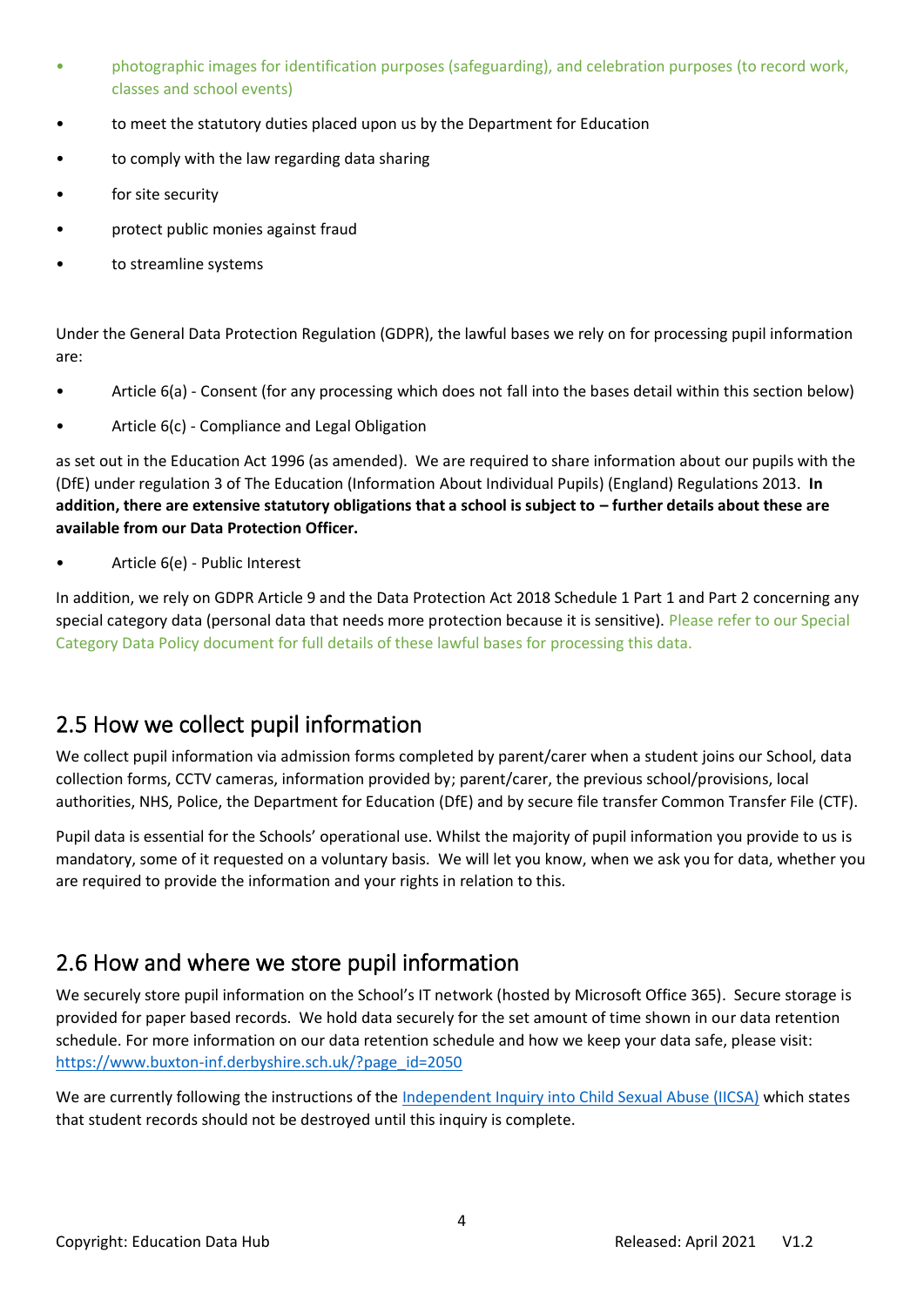# <span id="page-4-0"></span>2.7 Who we share pupil information with

We routinely share pupil information with:

- Schools that the pupils attend after leaving us
- Feeder schools and nurseries
- Our local authority
- Other relevant local authorities
- Our Governing Body
- The Department for Education (DfE) Inc. Learner Record Services and the National Pupil Database
- Police
- NHS (agencies and services)/School Nurse

• External systems used by the School to carry out day to day processes and requirements. For example, and not limited to; RM Integris, Parent Hub, Tapestry.

See Appendix A for a full list of the external agencies we share with.

# <span id="page-4-1"></span>2.8 International Transfers

In connection with the purposes identified above, your personal information may be transferred outside the UK and the European Economic Area ('EEA'), including to the United States. Where information is transferred outside the UK or EEA that is not subject to an adequacy decision by the EU Commission, information is adequately protected by EU Commission approved standard contractual clauses or a vendor's Processor Binding Corporate Rules. For more information on the transfer mechanism used, please contact us at the details set out below.

# <span id="page-4-2"></span>2.9 Why we regularly share pupil information

We do not share information about our pupils with anyone without consent unless the law and our policies allow us to do so.

#### <span id="page-4-3"></span>2.9.2 Department for Education

The Department for Education (DfE) collects personal data from educational settings and local authorities via various statutory data collections. We are required to share information about our pupils with the Department for Education (DfE) either directly or via our local authority for the purpose of those data collections, under:

[For use by maintained schools only:] section 3 of The Education (Information About Individual Pupils) (England) Regulations 2013.

All data is transferred securely and held by DfE under a combination of software and hardware controls, which meet the current government security policy framework.

For more information, please see 'How Government uses your data' section.

#### <span id="page-4-4"></span>2.9.3 Local Authorities

We may be required to share information about our pupils with the local authority to ensure that they can conduct their statutory duties under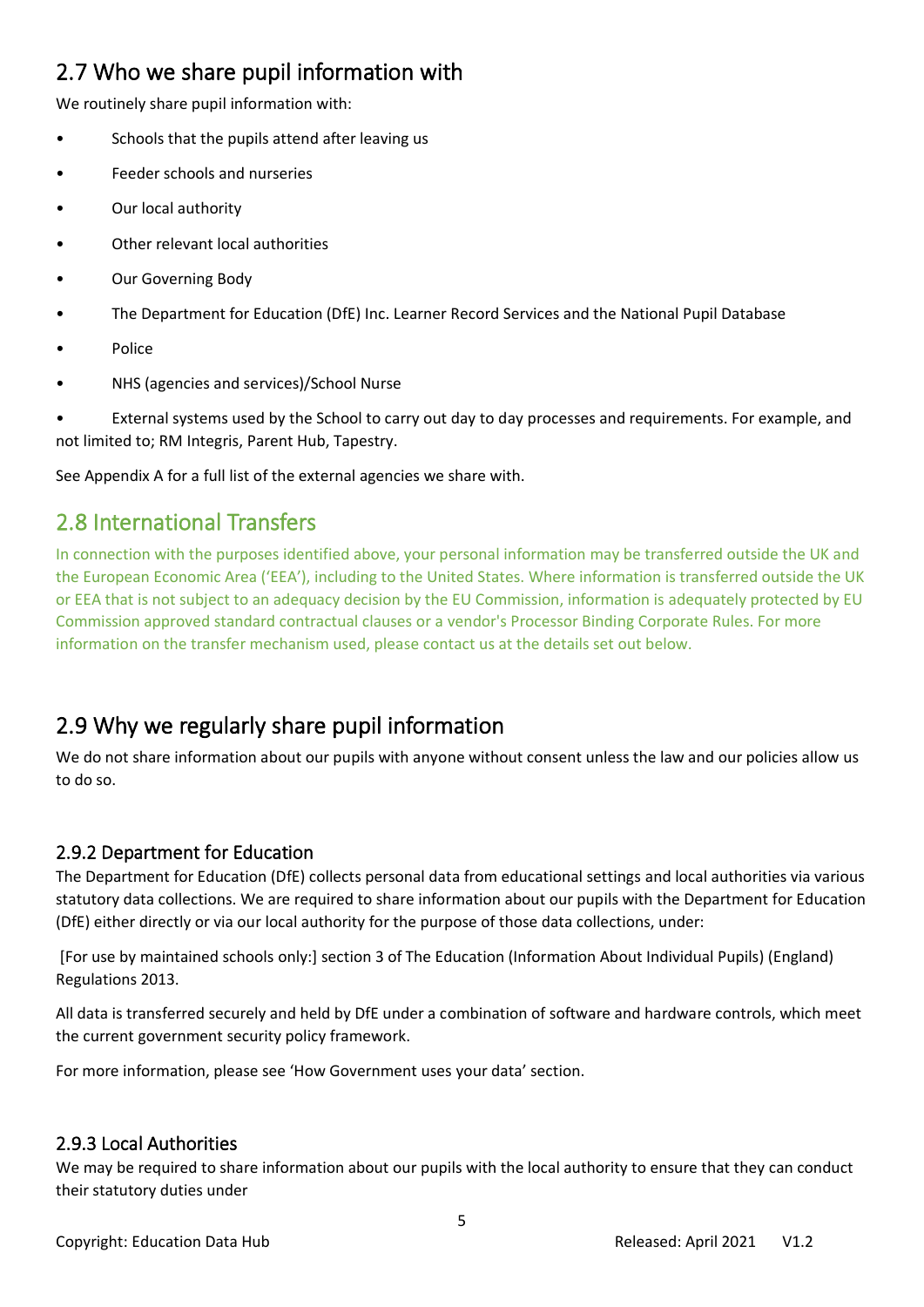## <span id="page-5-0"></span>2.10. Requesting access to your personal data, and other rights

Under data protection law, pupils have the right to request access to information about them that we hold, and in some cases, parents can make the request on the pupil's behalf. Parents also have the right to access their child's educational record.

You also have the right to:

- be informed about the collection and use of your personal data.
- rectification, i.e. to have inaccurate personal data rectified, or completed if it is incomplete.

• erasure, often known as the 'right to be forgotten'; however, this does not apply where, amongst other things, processing is necessary to comply with a legal obligation.

- restrict processing, although, as above this is a limited right.
- object; though other than for marketing purposes, this is also limited as above.
- Where we rely on your consent to process your data, you have the right to revoke that consent.

• You also have rights in relation to automated decision making and profiling, though these are not currently relevant

• Finally, the right to seek redress, either through the ICO, or through the courts

If you would like to request access to your data, or use any of the other rights listed above, please contact the school office in the first instance.

### <span id="page-5-1"></span>2.11 How Government uses your data

The pupil data that we lawfully share with the DfE through data collections:

• underpins school funding, which is calculated based upon the numbers of children and their characteristics in each school.

• informs 'short term' education policy monitoring and school accountability and intervention (for example, Pupil Progress measures).

• supports 'longer term' research and monitoring of educational policy (for example how certain subject choices go on to affect education or earnings beyond school)

#### <span id="page-5-2"></span>2.11.1 Data collection requirements

To find out more about the data collection requirements placed on us by the Department for Education (for example; via the school census) go to

https://www.gov.uk/education/data-collection-and-censuses-for-schools

#### <span id="page-5-3"></span>2.11.2 The National Pupil Database (NPD)

Much of the data about pupils in England goes on to be held in the National Pupil Database (NPD).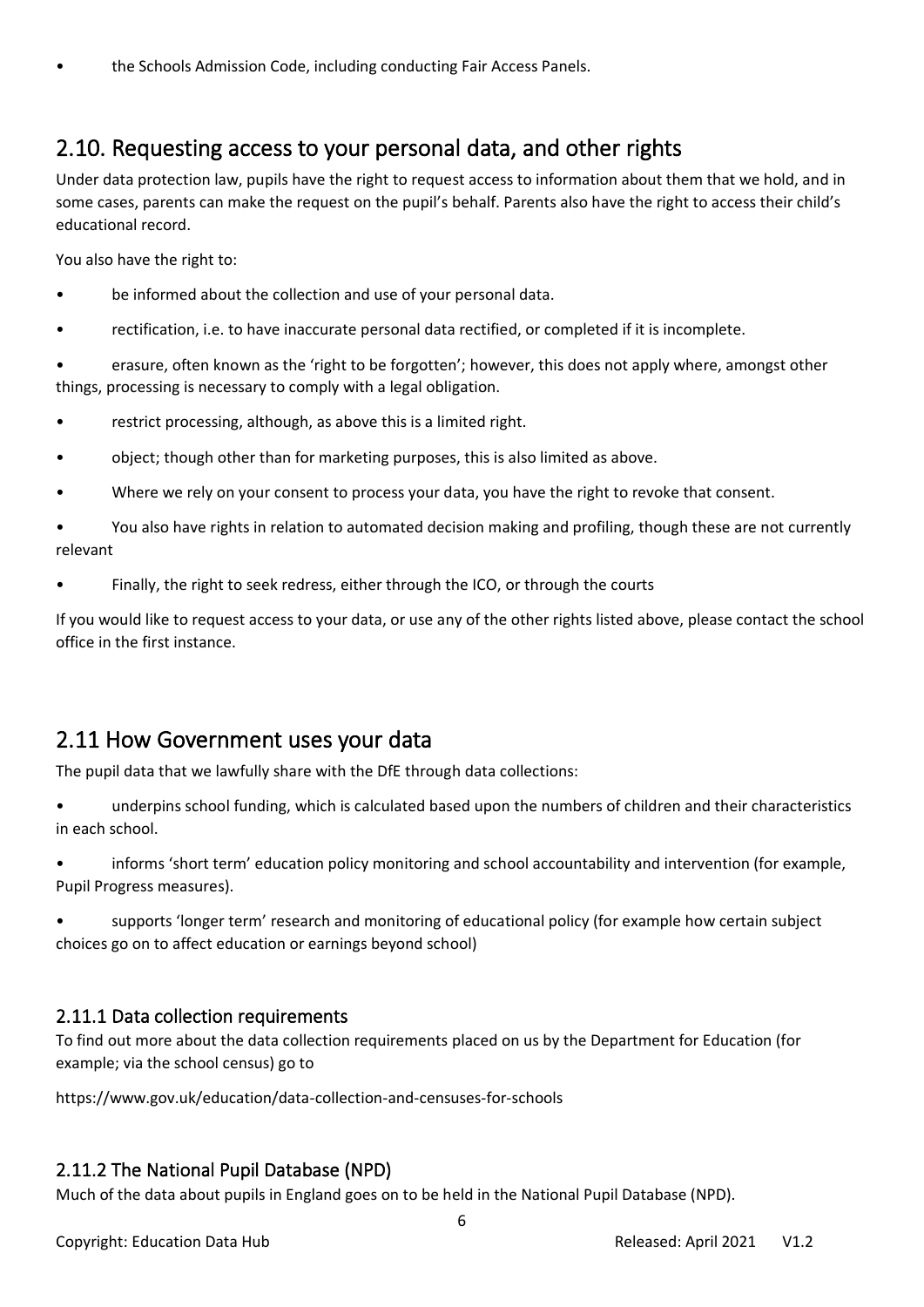The NPD is owned and managed by the Department for Education and contains information about pupils in schools in England. It provides invaluable evidence on educational performance to inform independent research, as well as studies commissioned by the Department.

It is held in electronic format for statistical purposes. This information is securely collected from a range of sources including schools, local authorities and awarding bodies.

To find out more about the NPD, go to https://www.gov.uk/government/publications/national-pupil-database-userguide-and-supporting-information

#### <span id="page-6-0"></span>2.11.3 Sharing by the Department

The law allows the Department to share pupils' personal data with certain third parties, including:

- schools
- local authorities
- researchers
- organisations connected with promoting the education or wellbeing of children in England
- other government departments and agencies
- organisations fighting or identifying crime

For more information about the Department's NPD data sharing process, please visit:

<https://www.gov.uk/data-protection-how-we-collect-and-share-research-data>

Organisations fighting or identifying crime may use their legal powers to contact DfE to request access to individual level information relevant to detecting that crime. Whilst numbers fluctuate slightly over time, DfE typically supplies data on around 600 pupils per year to the Home Office and roughly 1 per year to the Police.

For information about which organisations the Department has provided pupil information, (and for which project) or to access a monthly breakdown of data share volumes with Home Office and the Police please visit the following website:<https://www.gov.uk/government/publications/dfe-external-data-shares>

#### <span id="page-6-1"></span>2.11.5 How to find out what personal information DfE hold about you

Under the terms of the Data Protection Act 2018, you are entitled to ask the Department:

- if they are processing your personal data
- for a description of the data they hold about you
- the reasons they're holding it and any recipient it may be disclosed to
- for a copy of your personal data and any details of its source

If you want to see the personal data held about you by the Department, you should make a 'subject access request'. Further information on how to do this can be found within the Department's personal information charter that is published at the address below:

https://www.gov.uk/government/organisations/department-for-education/about/personal-information-charter

To contact DfE: https://www.gov.uk/contact-dfe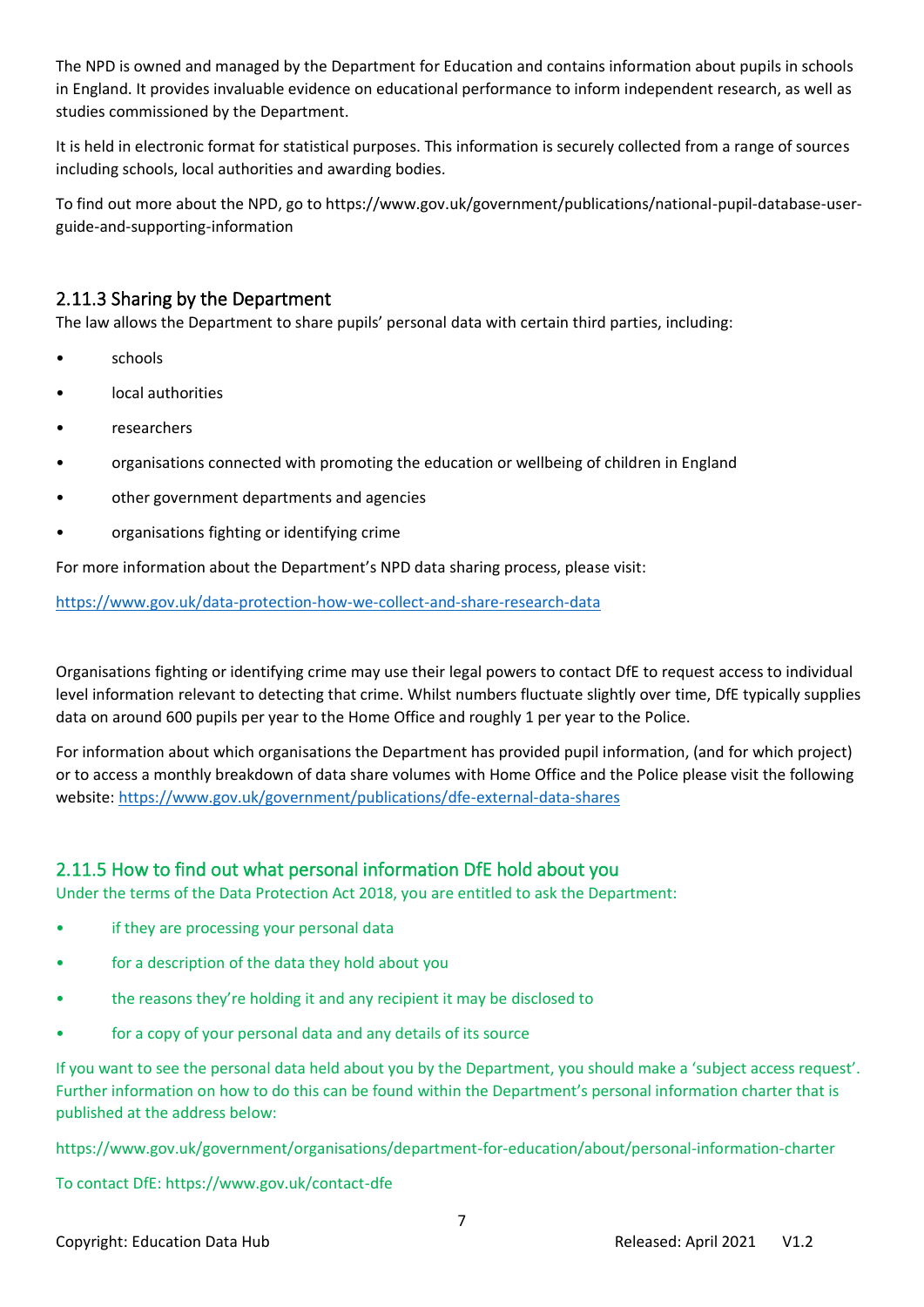# <span id="page-7-0"></span>2.12 Last updated

We may need to update this privacy notice periodically so we recommend that you revisit this information from time to time. This version was last updated on 9<sup>th</sup> November 2021

# <span id="page-7-1"></span>2.13 Contacts

If you have a concern about the way we are collecting or using your personal data or you would like to discuss anything in this privacy notice, we ask that you raise your concern with us in the first instance.

Please contact the School Office, Headteacher or School Data Protection Officer:

| <b>Data Protection Officer</b>        | Laura Bowers/Helen Williams                               |
|---------------------------------------|-----------------------------------------------------------|
| <b>DPO Email:</b>                     | gdpr@buxton-inf.derbyshire.sch.uk                         |
| <b>DPO Phone:</b>                     | 01298 26660/01298 22499                                   |
| <b>DPO Address:</b>                   | Hardwick Square, Buxton, SK17 6QB                         |
|                                       |                                                           |
| For Derbyshire County Council:        |                                                           |
| <b>Information Governance Officer</b> |                                                           |
|                                       | Children's Services Department, Derbyshire County Council |
| <b>Room 361</b>                       |                                                           |
| <b>County Hall</b>                    |                                                           |
| Matlock                               |                                                           |
| Derbyshire                            |                                                           |
| DE4 3AG                               |                                                           |
| Email: cs.dpandfoi@derbyshire.gov.uk  |                                                           |
| Telephone: 01629 532011               |                                                           |
|                                       |                                                           |
| For DfE:                              |                                                           |
| <b>Public Communications Unit,</b>    |                                                           |
| Department for Education,             |                                                           |
| Sanctuary Buildings,                  |                                                           |
| Great Smith Street,                   |                                                           |
| London, SW1P 3BT                      |                                                           |

Website: www.education.gov.uk

https://www.gov.uk/contact-dfe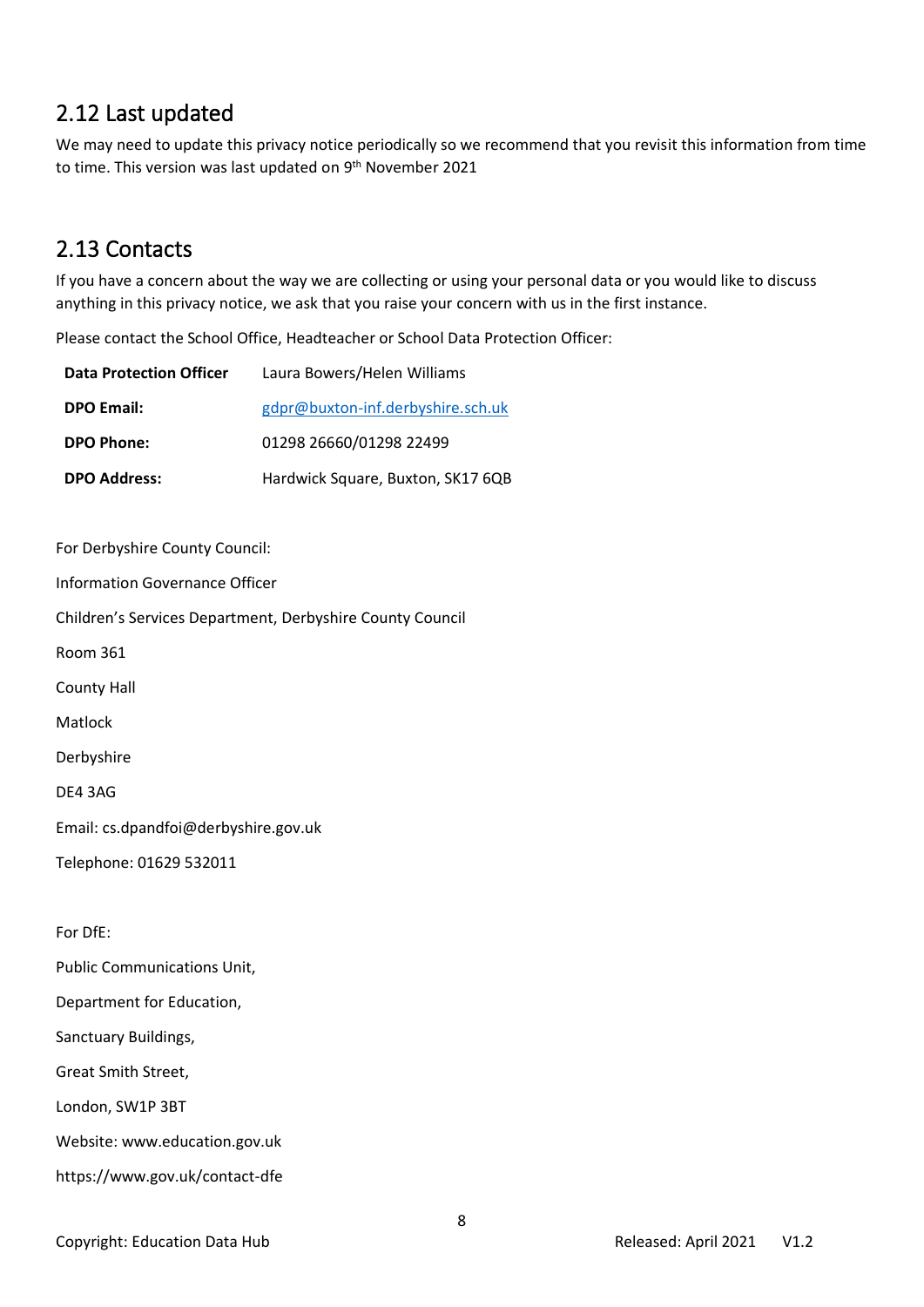Email: http://www.education.gov.uk

Telephone: 0370 000 2288

If however you are dissatisfied with our response to your concerns you can of course contact the ICO quoting our ICO registration number Z6159377 and stating that the Data Controller is Buxton infant School.

Information Commissioners' Office Wycliffe House Water Lane Wilmslow Cheshire SK9 5AF Tel: 0303 123 1113 (local rate) or 01625 545 745 if you prefer to use a national rate number Fax: 01625 524 510 Website: https://ico.org.uk/concerns/